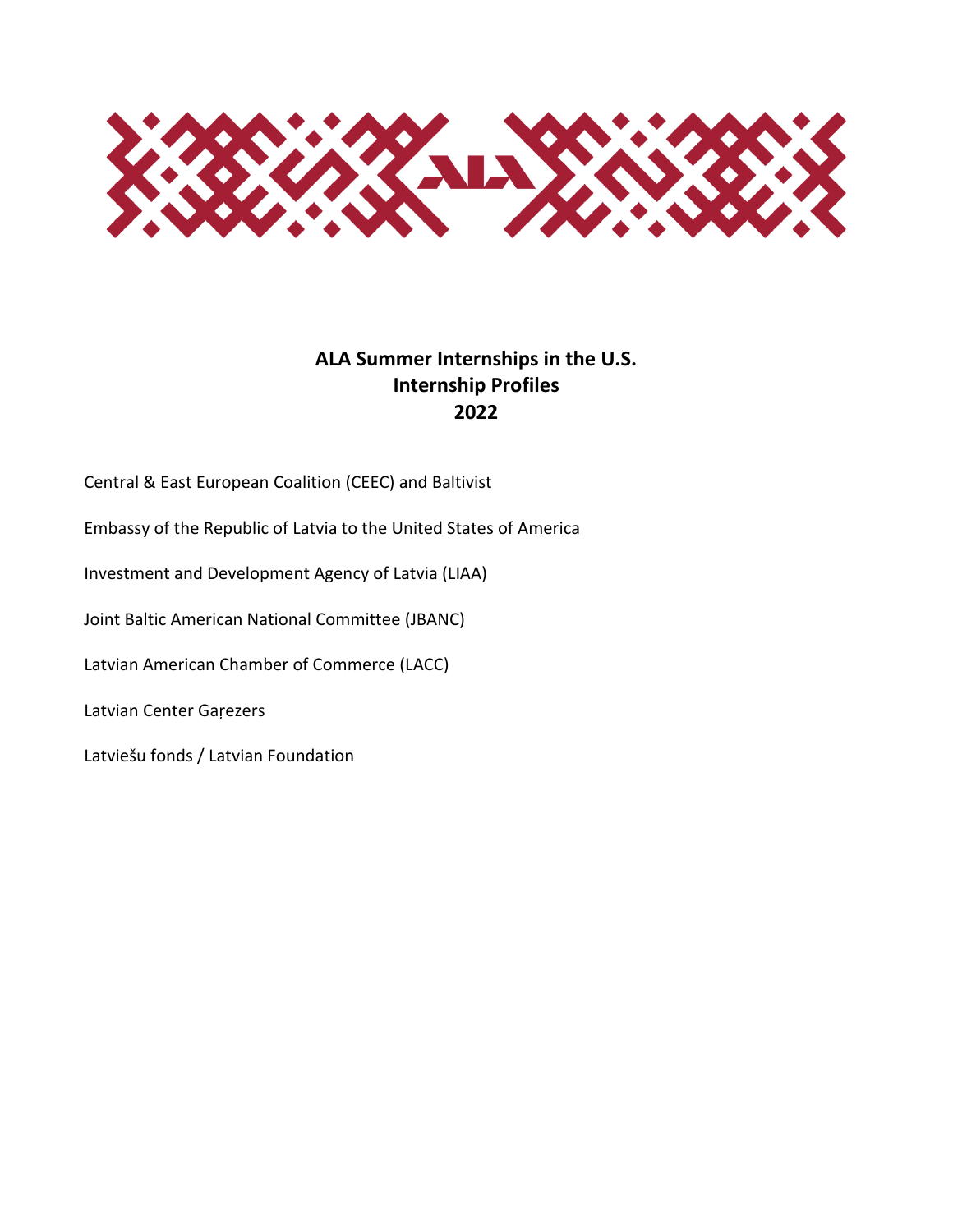



# **Central & East European Coalition (CEEC) and Baltivist**

**[http://ceecadvocacy.org](http://ceecadvocacy.org/) and [http://baltivist.com](http://baltivist.com/)**

Field(s)/Department(s): **Political analysis; Event planning; Communications**

Description of duties: **The intern will participate in weekly calls with CEEC member organizations. During these meetings, CEEC members analyze political developments, organize events, and compose statements, letters, and policy positions. The intern will gain valuable insights into how ethnic organizations work together to advance their interests on Capitol Hill, the White House, and executive agencies. Additionally, the intern will participate in community outreach efforts through Baltivist.com to engage more Baltic-Americans in Baltic advocacy. The intern will develop skills useful for other organizations such as persuasive writing, coalition building, and basic web development.**

Possible timeframe *(internship should be 8 consecutive weeks during this timeframe)*: **June 7 – August 31 (Flexible based on intern's availability)**

Location: **Virtual**

In Latvian or English: **English**

COVID vaccination requirements: **Not required.**

Any special requirements: **Access to the internet and Zoom.**

Mentor/supervisor: **Vytas Aukstuolis**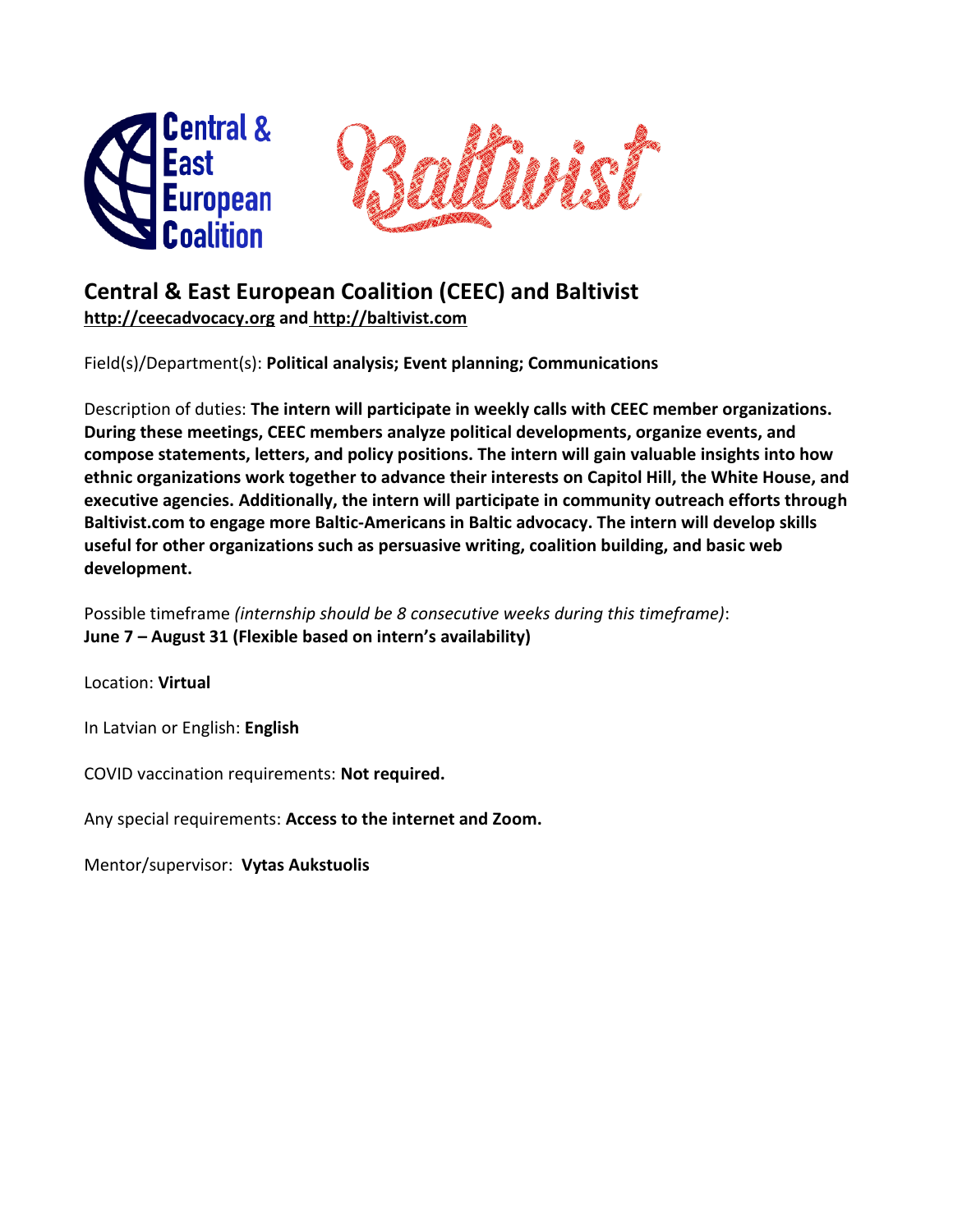

# **Embassy of the Republic of Latvia to the United States of America <https://www.mfa.gov.lv/usa>**

#### **\*\*MUST HAVE LATVIAN CITIZENSHIP.**

Field(s)/Department(s): **Public diplomacy; Communication; Information and policy analysis.**

Description of duties: **The intern will follow and be asked to provide summaries of relevant thinktank discussions on a range of political and economic topics. The intern will assist the Embassy's public diplomacy initiatives, and will be involved in developing social media campaigns, communication strategies, as well as planning/organizing cultural events. The intern will be asked to contribute ideas and support preparations for the 100 year anniversary of diplomatic relations between Latvia and the USA (2022). The intern may also be tasked with analyzing and following news reports that concern or are of interest to Latvia, and support the Embassy in communicating with local journalists. Additionally, the intern may be asked to support diplomats in day-to-day work on various political and economic issues.**

Possible timeframe *(internship should be 8 consecutive weeks during this timeframe)*: **June 7 – October 31** (*depending on intern's availability and security clearance)*

Location: **Virtual, with the potential to be in-person at the Embassy of Latvia, Washington DC if the security situation and guidelines from local and Latvian authorities permit.**

In Latvian or English: **Latvian would be helpful, but this internship can be offered also partially in English.**

COVID vaccination requirements: **Recommended, not required.**

Any special requirements: **Latvian citizenship; Security Clearance from Latvian authorities (this process can take up to 3 months, the Embassy will assist selected applicants).**

Mentor/supervisor: **Sarma Gintere (Third Secretary, Communications & Public Diplomacy)**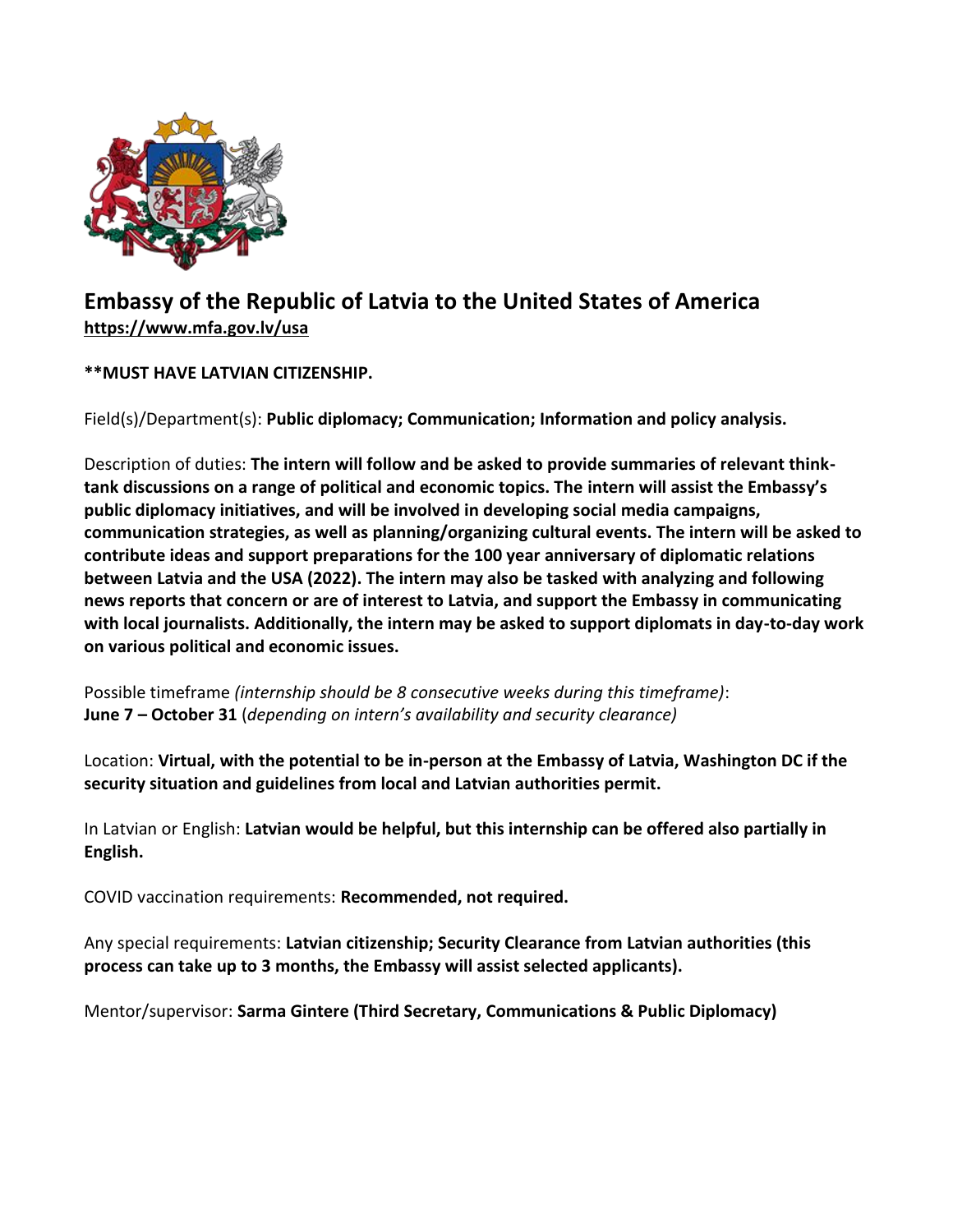

#### **Investment and Development Agency of Latvia (San Francisco office) [www.investinlatvia.org](http://www.investinlatvia.org/) / [www.liaa.gov.lv/en](http://www.liaa.gov.lv/en)**

Field(s)/Department(s): **Online Marketing; Content Creation for Social Media, and other.**

Description of duties: **This is a great opportunity to learn more about Latvian and American cooperation in business. The intern will work with social media marketing, creating content and working on the marketing strategy. The ideal candidate will be someone who enjoys writing and is tech-savvy, and has interest in transatlantic business. Skills in design and video editing is an advantage.**

Possible timeframe *(internship should be 8 consecutive weeks during this timeframe)***: June 1 – July 30**

Location: **Office in San Francisco, CA; in-person.**

In Latvian or English: **English – native; Latvian knowledge is a plus.**

COVID vaccination requirements: **Recommended, not required.**

Any special requirements: **(none)**

Mentor/supervisor: **Toms Zvidrins (Head of the Representative Office in the USA)**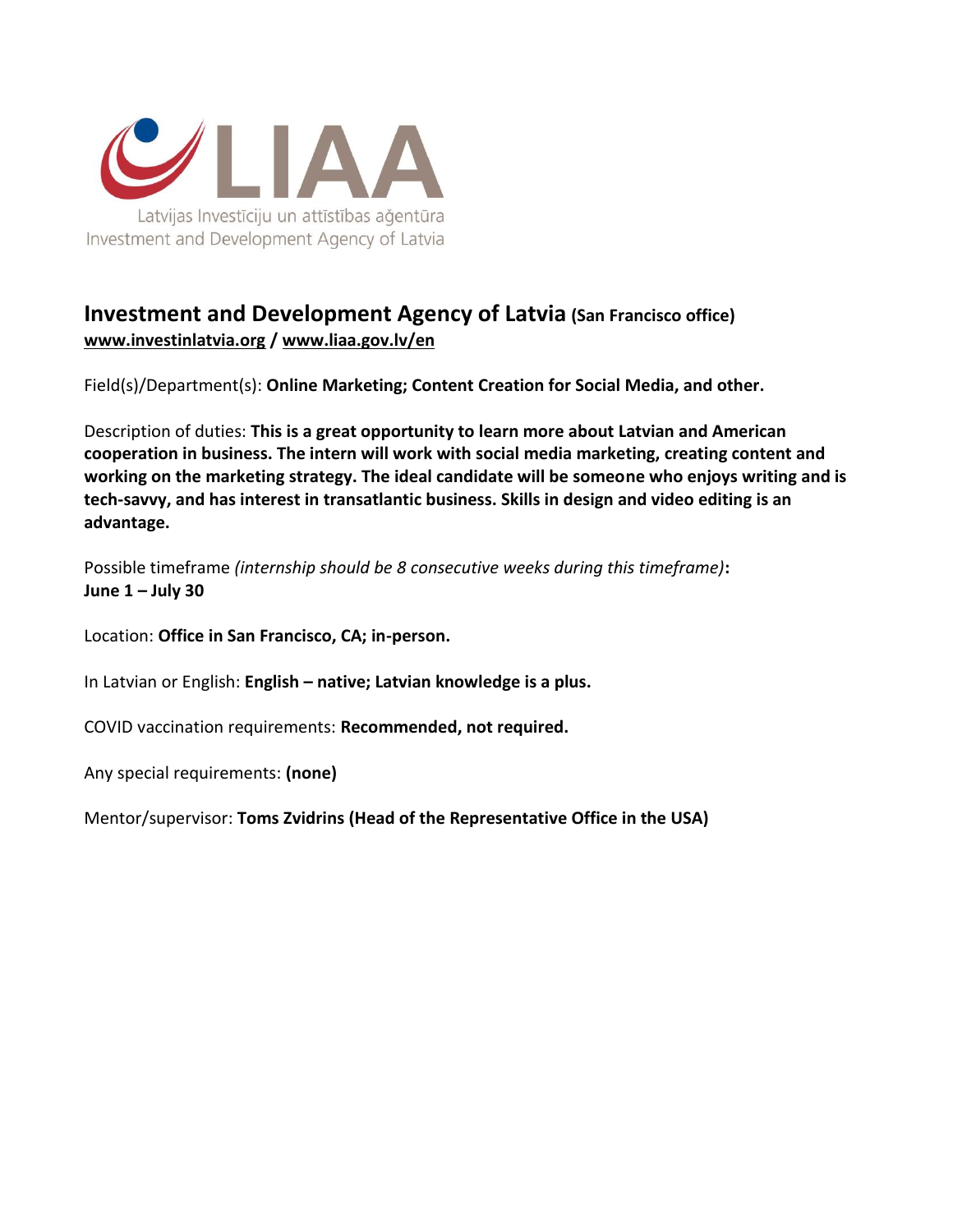

### **Joint Baltic American National Committee, Inc. (JBANC) [https://jbanc.org](https://jbanc.org/)**

Field(s)/Department(s): **Grassroots Outreach; Engagement with Congress, think tanks and policy makers; Social media; Data analysis and reporting.**

Description of duties: **The intern will assist with maintaining and developing new contacts with grassroots activists, congressional offices, and other key persons and institutions. This includes database management. A daily responsibility is analysis of news, events, congressional actions, and other relevant issues. There will be much focus on social media and public relations platforms, involving composing daily online posts, and writing short reports and summaries of issues that we follow. Writing and publishing skills are also important for editing monthly newsletters and in researching for larger projects.**

Possible timeframe *(internship should be 8 consecutive weeks during this timeframe)*: **June 6 – August 31.**

Location: **In-person at JBANC office in Rockville, MD (virtual on occasion).**

In Latvian or English: **Some Latvian would be helpful, but this internship can be offered entirely in English.**

COVID vaccination requirements**: Highly recommended, not required.**

Any special requirements: **(none)**

Mentor/supervisor: **Karl Altau (Managing Director)**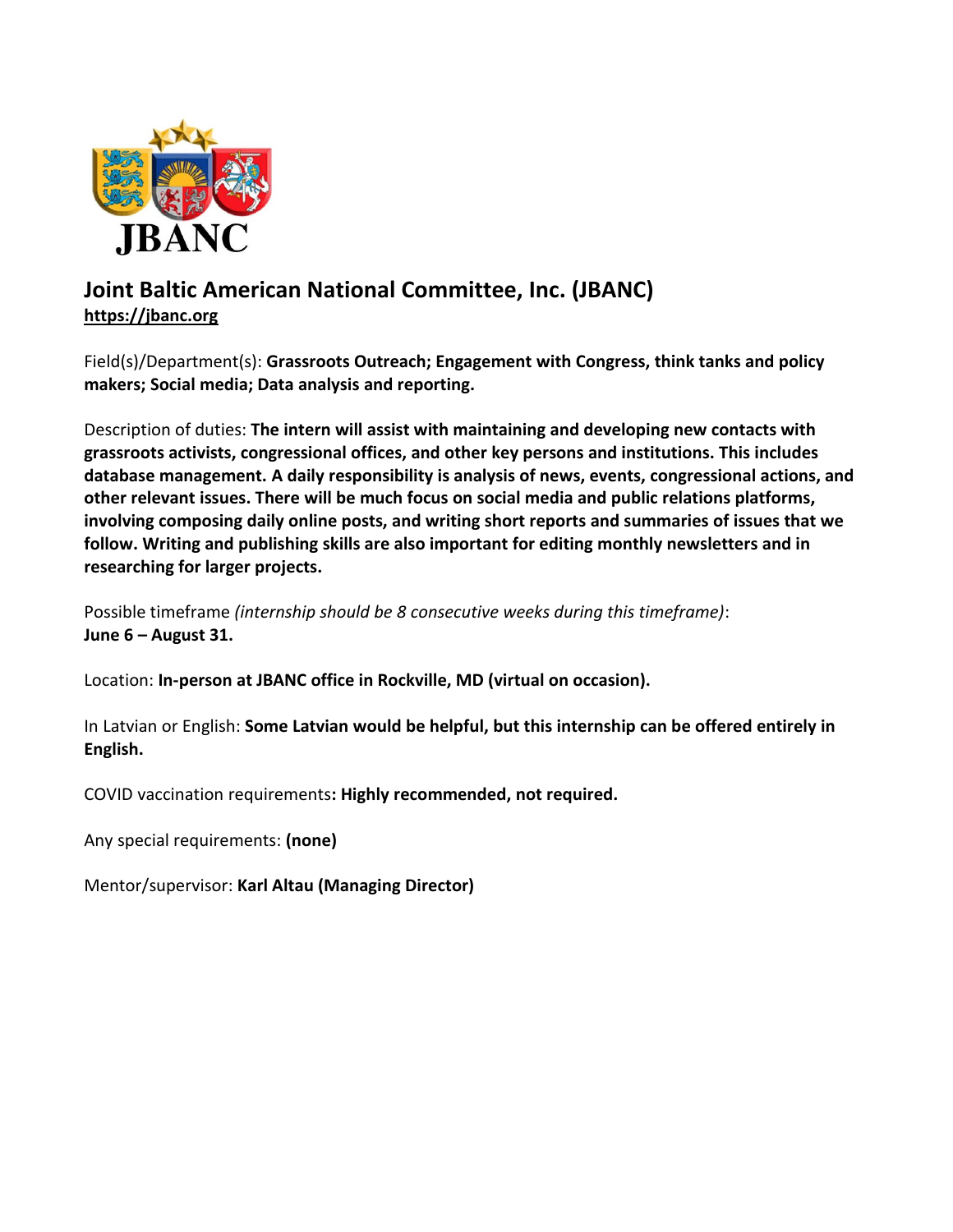

# **Latvian American Chamber of Commerce (LACC)**

**[www.LatvianChamber.com](http://www.latvianchamber.com/)**

Field(s)/Department(s): **Membership Recruitment and promotion.** 

Description of duties: **The intern will assist various work group teams and board members as needed. Specifically, LACC has embarked on several 2022 strategic initiatives, including website redevelopment, membership recruitment and retention, social media and newsletter procedures and expansion of the global partnership network. The intern will have a chance to participate in all of these projects by providing support, research and analysis. The intern will also work closely with our Community Manager in charge of Social Media strategy. There is also an opportunity to take the lead on developing a new website focused on identifying and presenting global Latvian business resources.**

Possible timeframe *(internship should be 8 consecutive weeks during this timeframe)*: **July 5 – September 25.**

Location: **Virtual. However, most of the board is located in Chicago. We have regional chapters in Boston, New York, Minneapolis, Austin, Denver and LA, so proximity to one of these locations would be helpful.** 

In Latvian or English: **Some Latvian would be helpful, but this internship will be entirely in English.**

COVID vaccination requirements: **Recommended, not required.**

Any special requirements: **None.**

Mentor/supervisor: **Mikus Kins (President), and possible other board members, depending on location of intern.**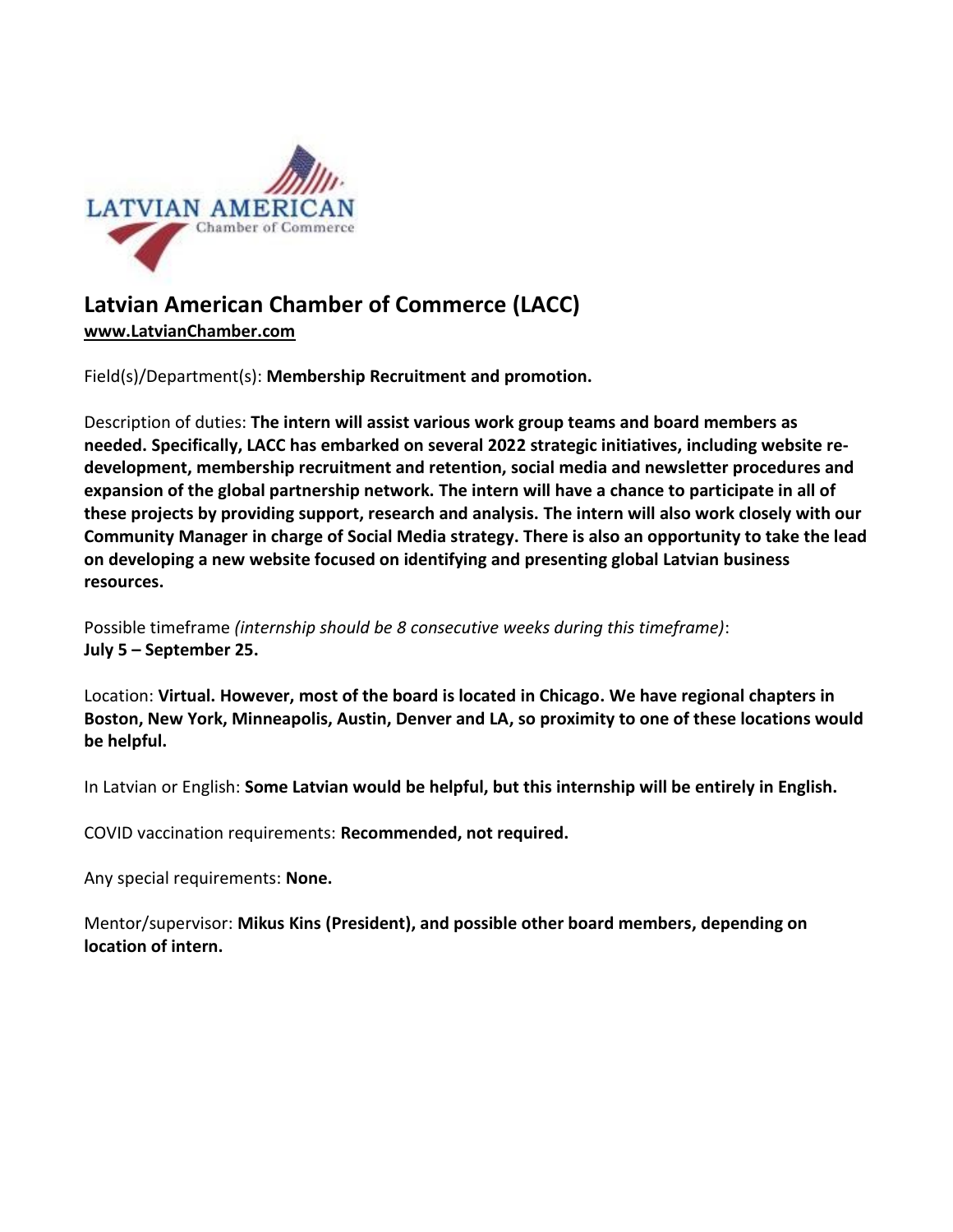

## **Latvian Center Gaŗezers [www.garezers.org](http://www.garezers.org/)**

Field(s)/Department(s): **Marketing**

Description of duties: **The intern will assist with all Gaŗezers media content, which will include: a weekly story to be published in the Latvian newspaper "Laiks" with photographs, as well as updates on the Gaŗezers website and Facebook page. Content will include stories about camp life, upcoming events, interest stories and fundraising efforts.** 

Possible timeframe *(internship should be 8 consecutive weeks during this timeframe)*: **June 14 – August 8.**

Location: **Gaŗezers main office, Three Rivers MI; in-person.**

In Latvian or English: **Ability to speak and write in Latvian. Help will be provided for written texts.** 

COVID vaccination requirements: **Recommended, not required.**

Any special requirements: **Flexible, but Communications or Marketing majors and minors preferred.** 

Mentor/supervisor: **Ilēna Rusmane (Director/Administrator)**